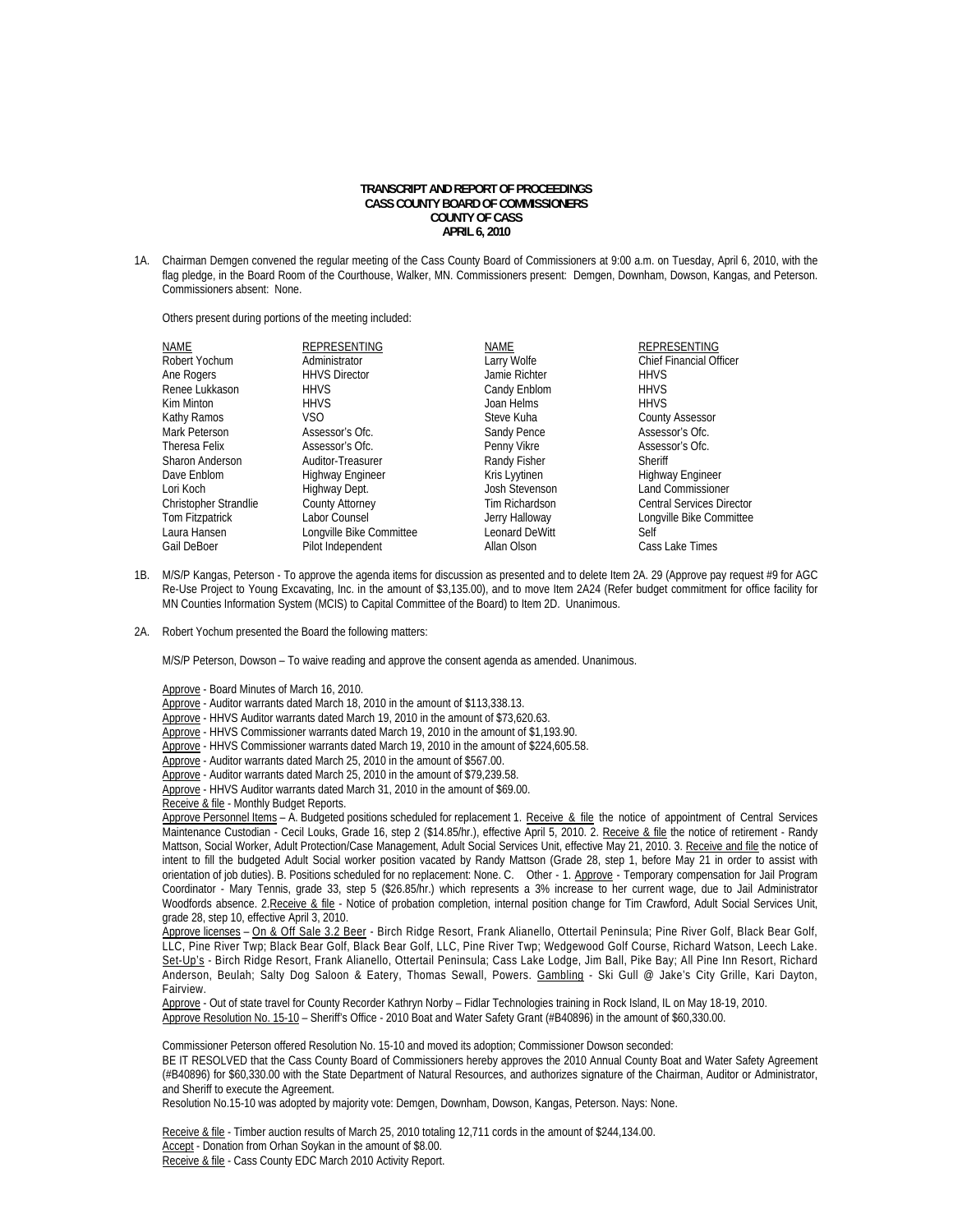Authorize - Use of 25% Fund allocation - \$1,705.00 for school forest project at Northland Community School-Remer for 30 -4th graders. Authorize - Auditor-Treasurer to enter election administration agreement - absentee voting procedures for off schedule non-home schools districts.

Approve - Purchase of 87,200 Jack Pine and Red Pine seedlings from Pacific Regeneration Technologies in the amount of \$17,440.00 for the 2011 planting season (\$8,720 due end of May 2010 and \$8,720 due end of May 2011).

M/S/P Peterson, Dowson - To award bid (per JPA with State of Minnesota) to Scott's Helicopter for aerial seeding contract for 140 acres at \$7.09 per acre, and purchase of seeds from MNDNR Badoura Nursery at a cost of \$1214.50/lb., plus \$1/acre for 140 acres (spring 2010). Unanimous.

| Bidder                   | Amount per acre |
|--------------------------|-----------------|
| <b>Scotts Helicopter</b> | \$7.09/acre     |
| <b>Teryjon Aviation</b>  | \$7.40/acre     |
| Jaybird Helicopter       | \$12.50/acre    |

Receive & file - Monthly HHVS cash accounts report to date, February 28, 2010 in the amount of \$8,609,595.

Approve - HHVS payment to Department of Human Services, \$16, 673 for the 2007 targeted case management disallowance.

Approve - Request for Proposals - Group basic and supplemental life insurance.

Reschedule - until Tuesday, April 20, 2010 the award of an RFP for energy conservation and facility improvements in multiple County buildings. Approve Assessor's Office Abatements - Matthew Woodwick - Deerfield, Homestead, 2009/2010; Gary E Carlson, Jr - Wilson, Homestead, 2009/2010; Donald Horbach - Thunder Lake, Class Change, 2009/2010; Robert Rickard – Maple, Value Reduction, 2009/2010; Joel Barrick - Cass Lake, Value Reduction, 2009/2010; Dennis Hollstadt - East Gull Lake, Value Reduction, 2009/2010; Josh Mellema - Pike Bay, Cancel PPMH, 2009/2009; Josh Mellema - Pike Bay, Cancel PPMH, 2008/2008

Refer - Shingobee Island Subordinate Sewer District to Capital Committee of the Board (Dowson, Peterson).

Approve - Transfer of Acclaim Benefits, (Medical and Childcare Flexible Reimbursements Spending) administration to TASC; term ending Dec. 31, 2010.

Approve - Pay request #3 (final) Deep Portage Biomass Gasification Project to Kuepers, Inc. in the amount of \$8,346.65 (capital fund-33-651).

- 2B. Administrator Yochum reported on the March 24-25, 2010 Association of MN Counties (AMC) Legislative Conference. Mr. Yochum summarized discussions he and Chairman Jim Demgen (along with Beltrami, and Crow Wing Counties) had with State Representative Larry Howes and State Representative John Persell. Items discussed included the State budget status, the Leech Lake Band of Ojibwe out-of home placement project, ARMER sales tax exemption and the distribution of Cass County property tax payers throughout the State (10,905 or 41.6% of Cass County property tax payers live in MN outside of Cass County). No action necessary.
- 2C. Administrator Yochum reported that the County Assessor Interview Team has: interviewed with all existing Assessor staff to assist in defining search priorities, reviewed the County Assessor job description (no changes), advertised on a Statewide basis, reviewed four applications, and conducted personal interviews with three candidates. The Interview Team unanimously recommends the appointment of Mark Peterson for the position of County Assessor by the adoption of Resolution No. 16-10. Mr. Peterson has held the position of Appraisal Supervisor since 2005 and has been employed by the Cass County Assessor's Office since 1989.

Commissioner Kangas offered Resolution No.16-10 and moved its adoption, Commissioner Dowson seconded:

BE IT RESOLVED that Mark Peterson is hereby appointed to the position of Cass County Assessor, effective May 1, 2010, appointment made pursuant to Minnesota Statutes 273.061, for remaining months of Steve Kuha's four year term ending December 31, 2012.

BE IT FURTHER RESOLVED that Mark Peterson will be placed on Grade 40, step 4, of the Cass County 2010 salary plan effective May 1, 2010.

Resolution No. 16-10 was adopted by majority vote: Demgen, Downham, Dowson, Kangas. Nays: None. Abstain: Peterson (to avoid appearance of a conflict of interest).

 At this time, Board Chairman Jim Demgen presented retiring County Assessor Steve Kuha a Certificate of Appreciation. The Board thanked Mr. Kuha for his many years of dedicated service to the property tax payers of Cass County since 1983.

2D. Auditor-Treasurer Sharon Anderson presented the Minnesota Counties Information Systems MCIS building construction project proposal which has been scaled back from the original estimate of \$910,000. that had been presented to the Board in March 2008. Ms. Anderson reported that a building of approximately 7,500 square feet will meet the needs of the organization, with a facility cost estimate of \$728,500. Ms. Anderson requested Cass County's commitment to its share of the project in the amount of \$50,700.00.

M/S/P Dowson, Downham – To approve a lump sum payment of \$50,700.00 to the MN Counties Information Systems (MCIS) as Cass County's total share of the MN Counties Information Systems (MCIS) building project. Ayes: Demgen, Dowson, Downham, Kangas. Nays: Peterson.

3A. Chief Financial Officer Larry Wolfe reported back on the Boards request of March 2, 2010 to amend the 2010 Budget Contingency Plan. Mr. Wolfe discussed selected state funding to Cass County, the 2010 budget contingency plan to date totaling \$758,400, and the recommendation to amend the plan by an additional \$259,390. Administrator Yochum requested the Board to acknowledge the ongoing cooperation of County staff.

 M/S/P Peterson, Kangas – To amend the 2010 contingency plan target to a minimum of \$1,006,406, to approve implementation of additional 2010 budget savings as presented (\$259,390), and to acknowledge the ongoing cooperation of County staff. Unanimous.

3B. Mr. Wolfe presented Change Order #16 to Landwehr Construction Inc. in the add amount of \$27,980.00 for hauling and disposal of RACM regulated material at the Ah-Gwah-Ching Re-Use Project.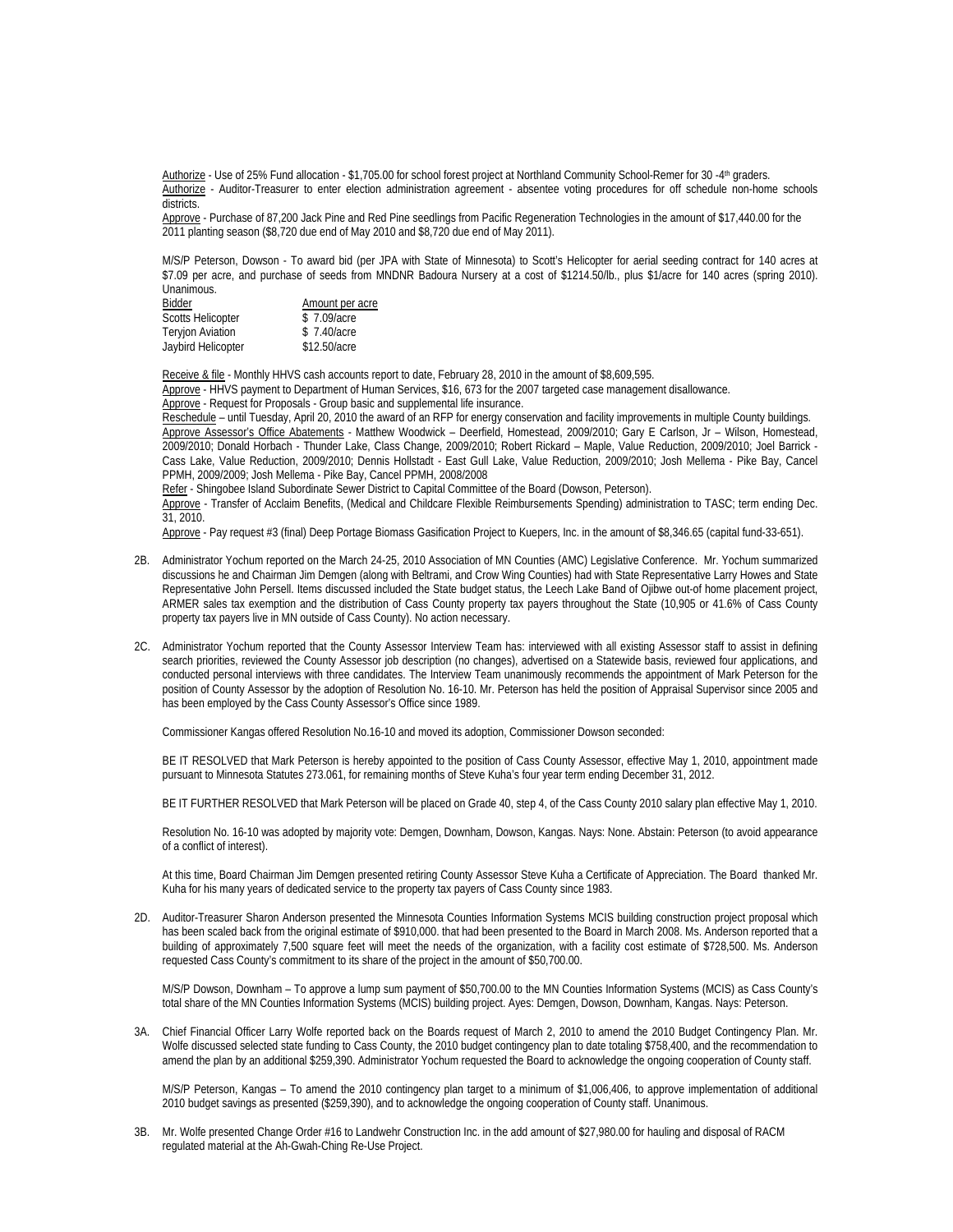M/S/P Kangas, Peterson – To approve Change Order #16 to Landwehr Construction Inc. in the add amount of \$27,980.00 for hauling and disposal of RACM regulated material at the Ah-Gwah-Ching Re-Use Project . Unanimous.

3C. Mr. Wolfe presented Change Order #6 to Young Excavating Inc. in the add amount of \$37,700.00 per the City of Walker requests (Water tower site piping & AhGwahChing site water gate valves).

 M/S/P Downham, Dowson – To approve Change Order #6 to Young Excavating Inc. in the add amount of \$37,700.00 per the City of Walker requests (Water tower site piping & AhGwahChing site water gate valves). Unanimous.

4A. HHVS Director Ane Rogers presented the Child Placement Costs for February, 2010 in the amount of \$154,341.

M/S/P Peterson, Kangas – To receive & file the Child Placement Costs for February 2010 in the amount of \$154,341. Unanimous.

4B. Director Rogers and HHVS Supervisors Jamie Richter, Renee Lukkason, Kim Minton, Kathy Ramos, Joan Helms, and Candy Enblom presented the 2009 HHVS Annual Report which included program descriptions and outcomes for each of the unit activities in the Cass County Health, Human, and Veterans Services Department.

M/S/P Dowson, Demgen – To receive & file the 2009 HHVS Annual Report as presented. Unanimous.

4C. HHVS Adult Health Supervisor Jamie Richter presented the Jail Health 2009 Annual Report. Ms. Richter remarked that the Jail Health Budget for is very difficult to predict, and Jail health nursing time has increased to 9 hours per week demonstrated by 279 inmate nursing visits in 2009. The Public Health Jail Health Nurse has worked with the Cass County Detention Center to go paperless as much as possible with medical charts utilizing the jail software PC Enforce for documentation which has save paper as well as staff time for filing. The 2009 Jail Health Budget was \$97,550.00; 2009 Jail Health Expenditures were \$96,515.04; and the 2009 Year End totaled+1,034.96. Sheriff Randy Fisher thanked the nursing staff for a job well done.

M/S/P Dowson, Demgen – To receive & file the 2009 Jail Health Annual Statistical Report as presented. Unanimous.

5A. County Attorney Christopher Strandlie requested Board approval to contract with municipalities within Cass County for prosecutorial services. The County Attorney's Office presently provides services to all municipalities within Cass County except for the City of Walker and the City of Pine River (provide their own). Mr. Strandlie added that MN Statute 484.87 subd. 3 requires County's to provide prosecution services for cities with a population of 600 or less. Resolutions of both the County and the City are necessary to implement.

Commissioner Downham offered Resolution No. 17-10 and moved its adoption, Commissioner Dowson seconded:

Contract for Criminal Prosecution Services

BE IT RESOLVED, that the Cass County Attorney's Office wishes to enter into an agreement for Criminal Prosecution Services with municipalities within Cass County;

BE IT FURTHER RESOLVED, that the Cass County Attorney's Office is willing to provide criminal prosecution by assuming legal and clerical staff as necessary;

BE IT FURTHER RESOLVED, that the Cass County municipality shall pay Cass County for services as outlined in the Agreement for Criminal Prosecution Services;

NOW, THEREFORE BE IT RESOLVED, that the Cass County Board of Commissioners, Walker, Minnesota approves such agreements with the Cities of Cass County and authorizes the Cass County Board Chairman, and the Cass County Attorney's Office to sign such agreements on behalf of the County of Cass, Minnesota.

Resolution No. 17-10 adopted by majority vote: Ayes: Demgen, Downham, Dowson, Kangas, and Peterson. Nays: None.

6A. Land Commissioner Josh Stevenson reported back on Ad-Hoc Committee meeting with a Committee of the Board (Commissioners Demgen and Kangas) on March 16, 2010 regarding on timber permit extensions.

M/S/P Kangas, Peterson – To approve the recommendations of the Ad Hoc Committee that the existing policy on timber permit extensions stands for all permits currently in place and any change to the policy should only take place on new permits sold on or after April 29, 2010 when proper notice can be given before the permits are offered at public auction. The policy should be changed to allow permits with completed cutting blocks to be extended for six months at a rate of 5% of the appraised value of the completed cutting block for the purpose of using the existing landing to hold cut stumpage and equipment. Completed cutting blocks will be defined as cutting blocks in which all timber is removed from the stump and brought to the landing for processing or currently processed and decked, ready for hauling. The number 11 standard regulation on all new permits should be changed to read "All equipment and cut timber not removed from the permit area within 30 days of permit expiration date becomes property of the County of Cass and removal of such will constitute trespass (MS 282.04 Subd 2). All uncut timber becomes property of the County of Cass on the permit expiration date and removal of such will constitute trespass (MS 282.04 Subd 2)". Unanimous.

6B. Mr. Stevenson presented the two quotes for color infrared aerial photography flight of the southern part of Cass County.

M/S/P Dowson, Downham – To approve apparent low bid for color infrared aerial photography flight of southern Cass County to ProWest and Associates in the amount of \$22,800.00. Unanimous.

| Bidder                 | <b>Bid Amount</b> |
|------------------------|-------------------|
| ProWest and Associates | \$22,800.00       |
| Infrared Baron, Inc.   | \$25,700.00       |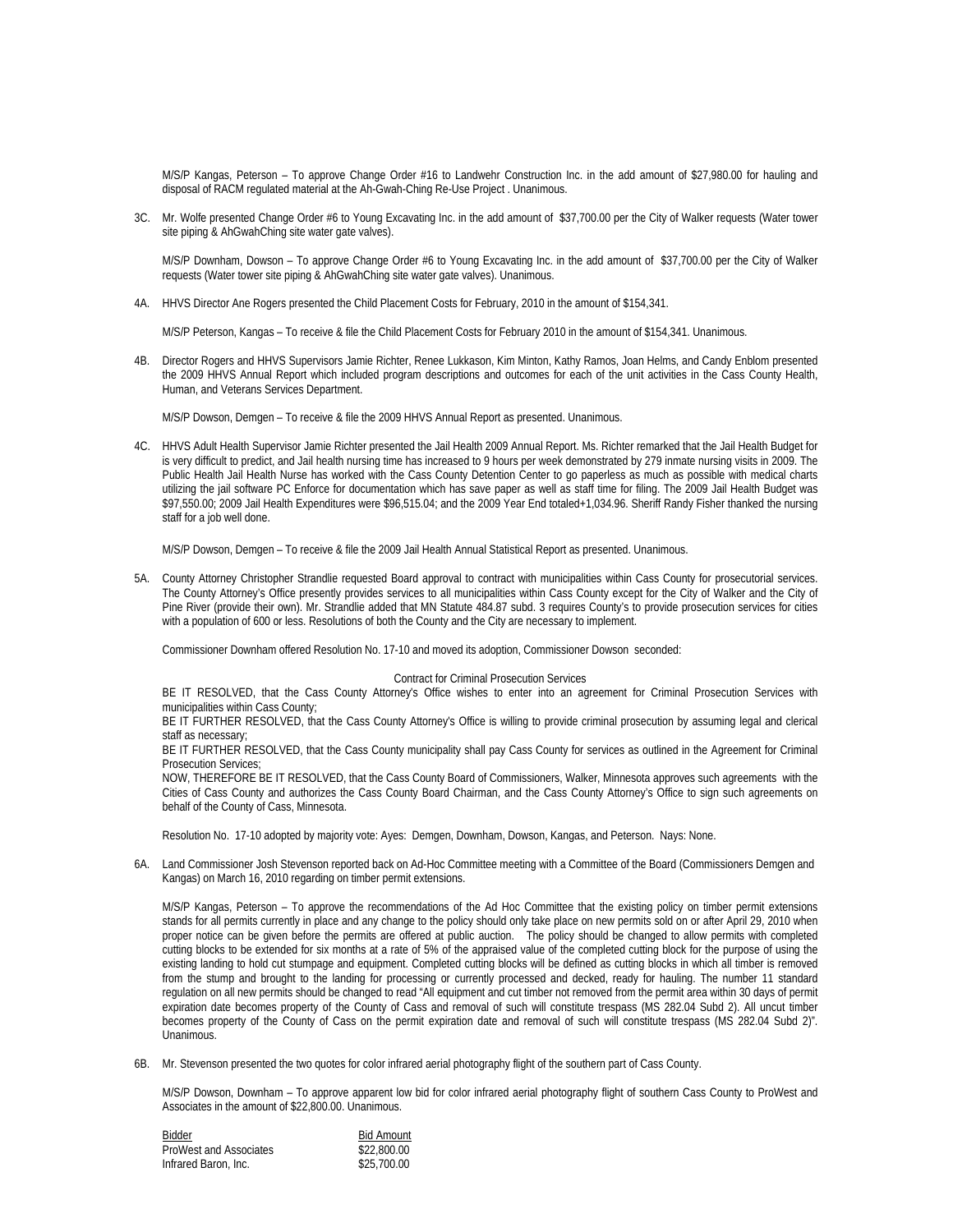6C. Mr. Stevenson presented the MNDNR Environmental Assessment Statement (Project #L017-09-1D) approval for the Shingobee Bike Trail Phase 2 and 3 that would cross Cass County Administered Land. In order to receive funds in the amount of \$175,000.00 from the DNR Trail Legacy Grant an EAS would be completed and approved by Cass County and the MNDNR.

M/S/P Dowson, Downham – To approve the MN DNR Environmental Assessment Statement (Project #L017-09-1D) approval for the Shingobee Bike Trail Phase 2 and 3 that crosses Cass County Administered Land, Cass County has reviewed the plans for development on lands that are under Cass County's jurisdiction, Cass County will agree with the conclusions contained within the EAS, Cass County finds that the project creates no undue environmental impact and that there is no prudent nor feasible alternative to the project, further, Cass County agrees with plans to develop the proposed trail linkage on land administered by Cass County, and further, Cass County hereby declines participation in project management. Unanimous.

- 7A. Chairman Jim Demgen presented Leonard DeWitt a Certificate of Appreciation in recognition of his dedicated service to the Cass County Building & Grounds Maintenance Department since 1977.
- 7B. Mr. Richardson updated the Board on the final submission to Office of Energy Security (OES) for the Energy Efficiency and Conservation Block Grant as Cass County was selected by the Office of Energy Security (OES), part of the State of MN Department of Commerce, for approval of the Energy Efficiency and Conservation Block Grant application submitted last month in the grant proposal amount of \$100,000.00. Final approval is pending receipt of certain program identifiers (DUNS number, CCR number, and Financial Statement), as well as agreeing to stipulated reporting requirements. This project was also identified as the base measure from the ESG Energy Program for HVAC controls. The Board thanked Mr. Richardson for the update.
- 7C. Mr. Richardson informed the Board of recent notice of State of MN OSHA voluntary inspection of Cass County Facilities from May 3-5, 2010. The inspector will be on-site May 3<sup>rd</sup> – 5<sup>th</sup>. The inspection will start with an opening conference at the Highway Department followed by the Highway Department inspection and then the Land Department in Backus, with the Courthouse complex and HHVS on Tuesday, May 4, 2010, with time permitting; the exit conference will be Tuesday, otherwise on Wednesday, May 5, 2010. Mr. Richardson added that the advantage of a voluntary inspection is that anything cited is noted, and then will have a period of time to correct the problem prior to any fine being imposed. This also precludes any non-voluntary OSHA inspection except for investigations prompted by complaints. The Board thanked Mr. Richardson for the update.
- 8A. Highway Department Fiscal Officer Lori Koch presented the 2009 Cass County Highway Financial Statement. The Board complimented the Highway Department on the detailed report that was presented.

M/S/P Dowson, Downham – To approve the 2009 Cass County Highway Financial Statement as presented. Unanimous.

Assistant Highway Engineer Kris Lyytinen presented the 2010 Highway shop maintenance program. Included in the maintenance shop work program are shop safety inspections, gravel road projects, chloride treatments, pavement patches, striping, mowing, crack sealing, signage and snowplowing by staff. The 2010 program includes 45.9 miles of contractor and 12.25 miles of county applied gravel, All-Weather Striping projects on CSAH's 1, 2, 5, 7, 13, 33, 36, 38, 44, 60, 75, 78 & C.R. 105, chloride program totaling 151.9 miles with approximately 398,056 gallons applied, and a roadway striping program of 162.9 miles and 67 of additional enhanced edge line striping.

M/S/P Dowson, Downham – To approve the 2010 proposed Cass County Highway Department Maintenance Program as presented. Unanimous.

8B. County Highway Engineer Dave Enblom presented the completed traffic speed limit study from MNDOT on CR#142 Steamboat Loop Road and MNDOT's recommendation to set the speed limit at 35 miles per hour based on their findings.

M/S/P Downham, Dowson – To approve the recommendation from MNDOT to set the speed limit at 35 miles per hour on CR#142 Steamboat Loop Road. Unanimous.

8C. The Highway Department requested concurrence of the practice of allowing Maintenance Foreman to take County owned vehicles home outside of work hours. The Department feels that this would provide for more efficient deliver of services during emergency situations such as storm response, adverse weather road condition assessments, and coordination with other emergency service providers in accordance with the Personnel Rules and Policies - Section 4 - F. Work Related Expenses and Travel Policies 7. Authorized Expenses – 7.3 Exceptions.

M/S/P Kangas, Peterson – To deny the request of the Highway Department to allow Maintenance Foremen to take County owned vehicles home on a daily basis outside work hours. Unanimous.

8D. Mr. Enblom requested approval to increase the Petrovend fund balance from \$20,000. to \$50,000. Mr. Enblom added that the fund was established in 1999 to pay for maintenance and replacement when necessary of the fuel management systems at the Highway Department.

M/S/P Downham, Kangas - To approve increasing the Petrovend fund balance limit to \$50,000. Unanimous.

8E. Mr. Enblom requested approval to enter into a partnership proposal with MNDOT to study the feasibility of a joint truck station located in Pine River, MN. Mr. Enblom added that the partnership proposal does not commit the County to a project without further review of any mutual benefits.

M/S/P Dowson, Kangas – To enter into a partnership proposal with MNDOT to explore the costs and any benefits of a joint Cass County/MNDOT truck station located in Pine River, MN. Ayes: Demgen, Downham, Dowson, Kangas. Nays: Peterson.